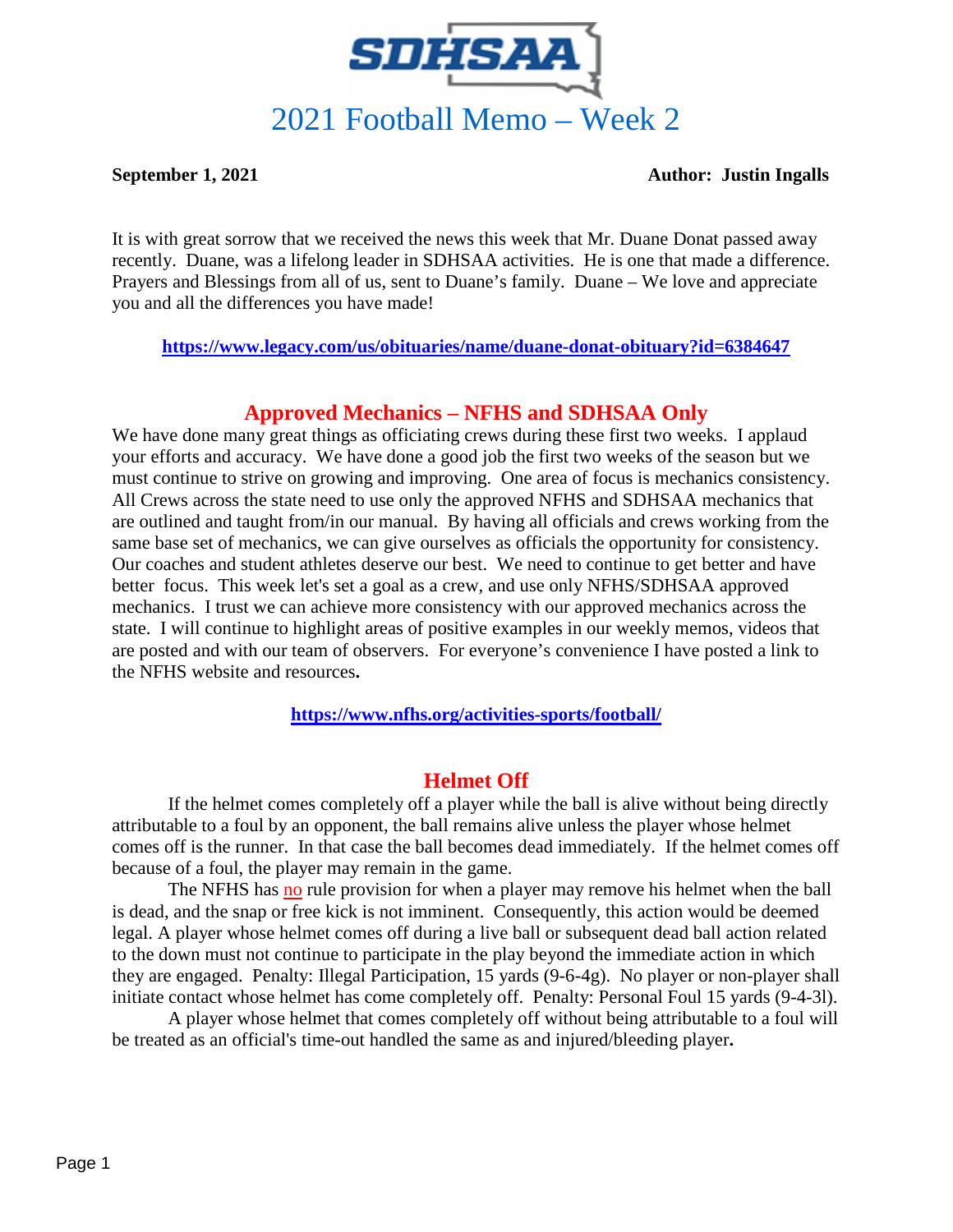

# **Disruption of Games Due to Weather (Lightning, Etc.)**

Officials and school personnel should always rule on the side of safety and postpone or delay any outside activity when threatening weather exists. If there is any doubt as to whether the contest should be suspended, it is always better to error on the side of safety. The decision to suspend a contest lies with the game officials.

Local school administrators should not hesitate to discuss a suspension of play with the officials if they feel weather conditions warrant. Teams should be sent to their respective locker rooms or buses and fans should be instructed to leave the stadium.

In the event that the contest cannot be resumed after a delay, which is based upon mutual agreement of both schools (not the officials), one of the following may be selected:

- 1. Resume play from the point of interruption at a later date
- 2. Declare a winner or loser based upon the score at the time of interruption

If there is a delay, the game is suspended at the exact point of stoppage, so make sure you record all the game information such as time, score, down, distance, placement of ball, etc.

Review the guidelines for lightning or thunder disturbances on Appendix E Page 101 of the 2021 NFHS rule book.

### **SDHSAA Disqualification Rule**

Disqualification (fighting or two unsportsmanlike fouls) will consist of an athlete being removed for the remainder of the game as well as the entirety of the next contest. Two personal fouls alone do not constitute an ejection – one flagrant one does, but not two cumulative personal fouls – know the difference between flagrant personal fouls, personal fouls and unsportsmanlike conduct fouls!!! Only those ejections for "Illegal Personal Contact" as outlined in Rule 9-4-3, (a) through (i) and (k) through (o) incur a reduced sit-out.

Officials: When reporting disqualification to the coach do not concern yourself with how long a player will miss game action. Just officiate the remainder of the game and then file the ejection report, citing the rule reference for why an athlete was ejected from a game.

Ejection Report: Is it very important that if you have a disqualification in your game that the referee submits the ejection report within 24 hours to the SDHSAA Office. You can find the Officials Ejection Form on the website. Reports should include all information related to the ejection (who, what, and when) including the rule reference used when applicable (second unsportsmanlike conduct, flagrant, fighting, etc.).

Officials do need to report the disqualification to the coach and why the player has been disqualified.

## **Kick Catch Interference**

• Any kicking player may recover a free kick if it has both touched the ground and goes beyond the plain of the returner's free kick line. The order of occurrence has no bearing on the fact that the kicking team may then recover. The kicking team may not advance the recovered kick.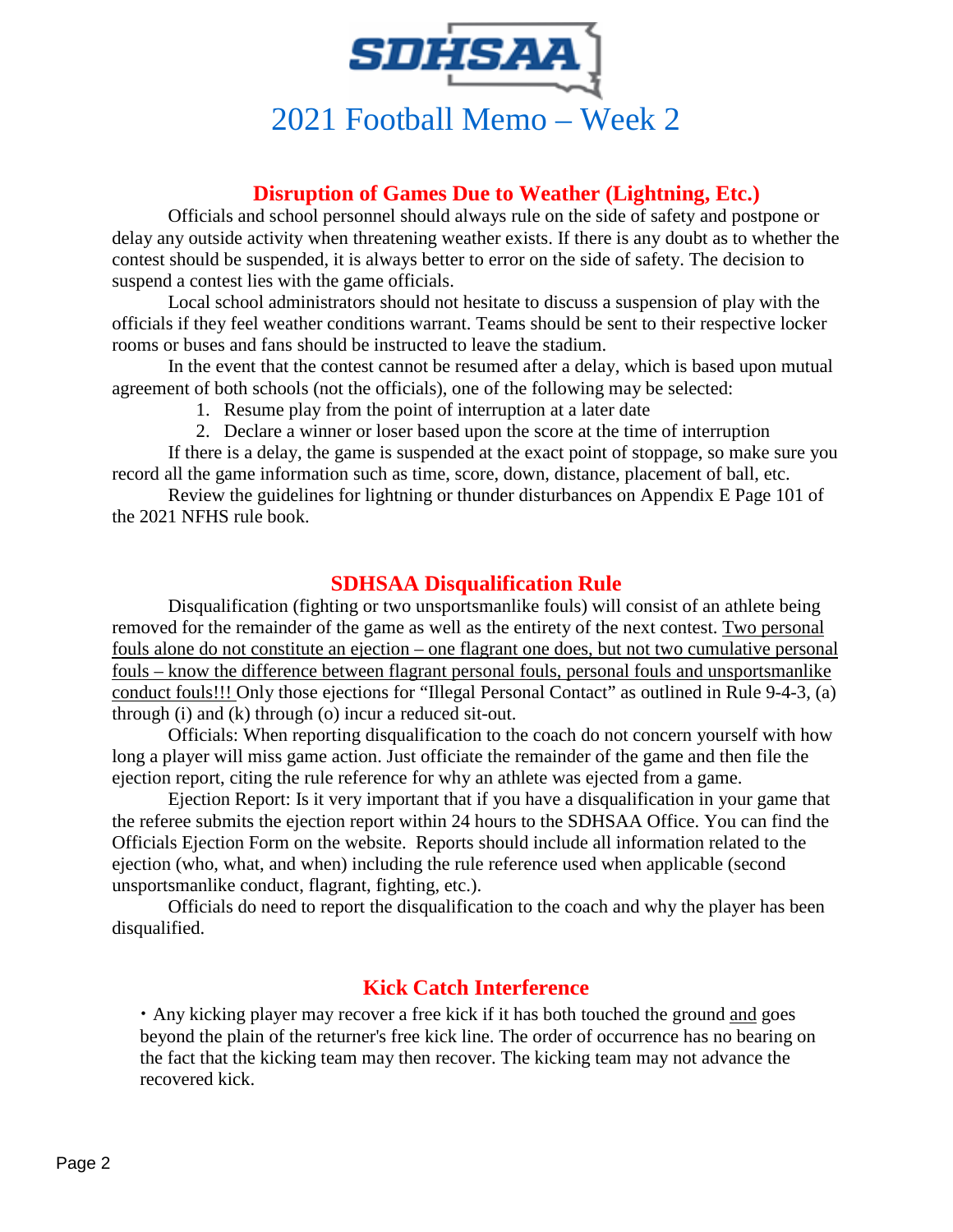

• A kicking team member can NOT catch a free kick even if there is no returning team player in position to catch the free kick.

• When you have kick-catching interference, the returning team has the option of taking the result of the play, accepting an awarded fair catch at the spot of the foul, accepting a 15-yard penalty from the spot of the awarded fair catch, or replaying the down after having the penalty enforced from the previous spot.

• Scrimmage kick has a different ruling: The kicking team may catch, touch, muff or bat a scrimmage kick in flight beyond the neutral zone if no returning team player is in position to catch the ball. There is no requirement that the receiver must make or attempt to make a catch—only that they are in a position where they could make a catch if they desired.

# **Muff Kicks Into End Zone**

Initial force results from a kick. The muffing, touching or batting of a kick in flight is not considered a new force. Force is not a factor on kicks going into the returner teams end zone, since these kicks are always a touchback regardless of who supplied the force.

It is a touchback if any free kick or scrimmage kick which is not a scoring attempt or which is a grounded three-point field goal attempt, breaks the plane of returner teams' goal, unless the returning team chooses a spot of first touching by the kicking team.

PLAY: The kicking team's free kick or scrimmage kick is muffed at the returning team's 10-yard line by the kick receiver returner and football rolls into the returning teams end zone.

RULING: The force of the kick is what puts the ball into the end zone. The ball becomes dead immediately when it broke the plane of returning teams goal line and results in a touchback

## **Unsuccessful Field Goal Kick**

In the NFHS Rule Book, if an attempted field goal is unsuccessful, it is treated the same as a punt. If the ball breaks the plane of the returning team's goal line, it is immediately dead and a touchback result. If the kick goes out of bounds in the field of play or becomes dead inbounds, the ball belongs to the returning team where it was declared dead.

Play: Fourth and 10 on the returning team's 30-yard line. The kicking team's field goal attempt is well short and the kick goes out of bounds (a) on the returning teams one-yard line, or (b) in the end zone.

Ruling: In the NFHS Rule Book, in (a) it is returning team's ball on its one-yard line. In (b), it's a touchback.

#### **Rugby Style Kick/Quick-Kick Punt**

A kicker is any player who legally punts, drop kicks or place kicks. A player becomes a kicker when his knee, lower leg or foot contacts the ball. He is still considered to be the kicker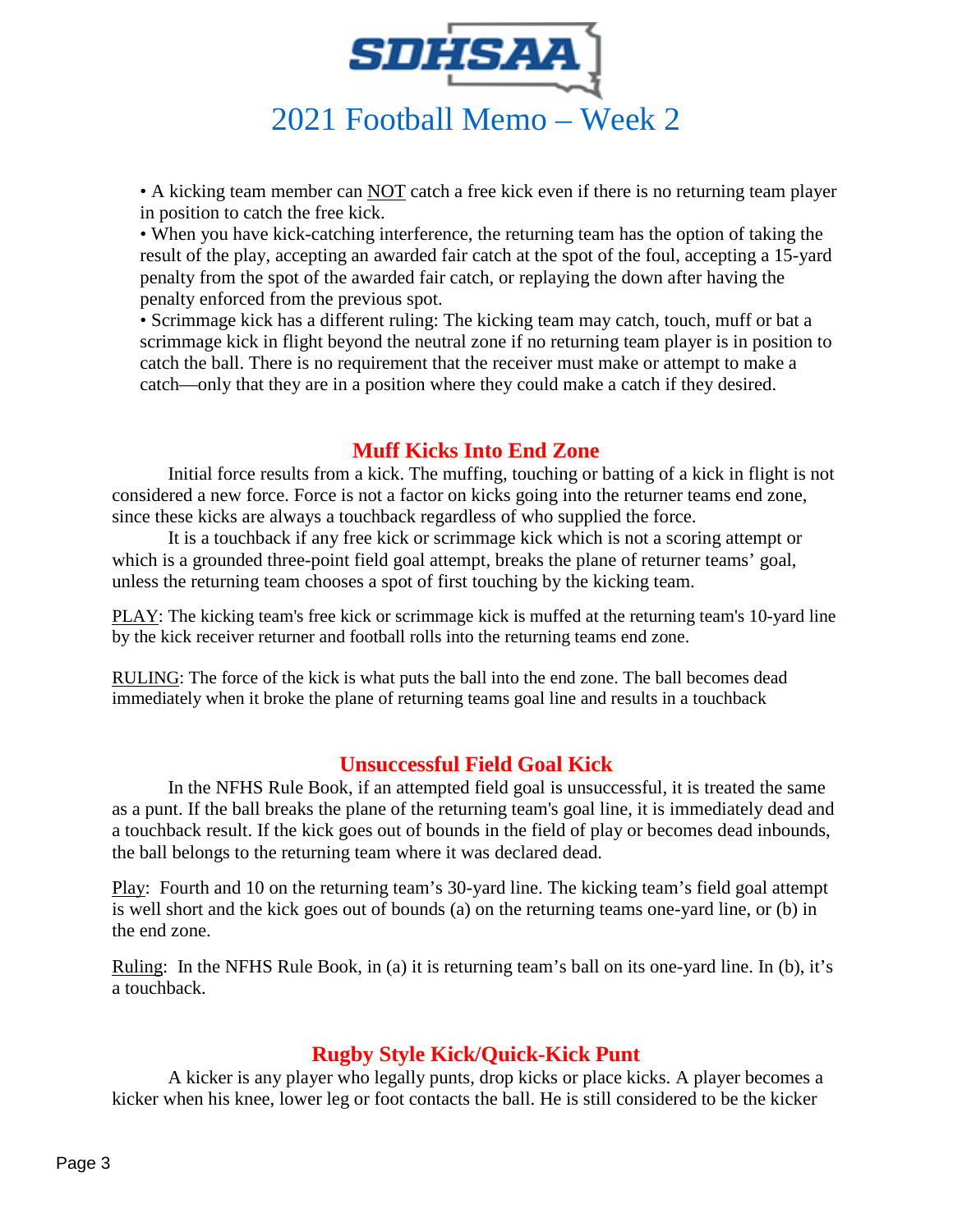

until he has had a reasonable opportunity to regain his balance. Kicking team does not have to be in scrimmage kick formation to kick the ball.

When a team gets off a quick kick. Is the kicking team entitled to the same protection as a conventional punter? Any player of the kicking team may legally kick the ball and is eligible for protection assuming it is reasonably certain a kick will be made. A quick kick/rugby style kick are examples in which there is not reasonable certainty a kick will be made. As a result, the returning team is given more latitude than during conventional punting situations.

When the punter runs out in a rugby style kick or a quick-kick the defense must be given an opportunity to tackle the runner. The punter does not become a "kicker" by rule until they actually make their attempt to kick the ball!

If contact is slight and partially caused by the unexpected or unnecessary movement of the kicker, it is not a foul. Officials must consider avoid this when ruling whether contact is incidental. Contact may not be avoidable when it is not reasonably certain a kick will be made.

In the NFHS Rule Book, if blocking the defender into the kicker or holder is the sole reason for the contact, there is no foul.

Roughing the kicker includes any act that endangers the safety of the kicker or holder. The penalty for roughing is 15 yards from the previous spot and an automatic first down. Running into the kicker or holder is a foul that occurs when the kicker is displaced from his kicking position but is not roughed. The penalty is five yards from the previous spot with the down repeated.

The punter in a ruby style kick play or quick-kick punt play NEVER forfeits his protection from personal fouls.

Case Book 9.4.5 SITUATION B: The kicker in a scrimmage kick formation, muffs the snap, but quickly recovers and begins to run. However, the kicker changes his mind and: (a) punts on the run; or (b) abruptly stops and punts. The rusher is unable to stop his charge and forcibly contacts the kicker. The rusher did not touch the kick.

RULING: No foul in either (a) or (b) because it was not reasonably certain the kicker was going to punt the ball.

COMMENT: It is always roughing the kicker if the contact could have been avoided regardless of whether or not it was apparent a kick would be made. Only unavoidable contact is ignored if it is not reasonably certain a kick will be made. The primary criteria are whether or not the contact is unavoidable.

#### **Enforcement Spots**

1. Live ball personal foul (foul while ball is live)—if the runner has not crossed the goal line the penalty would be enforced from the spot of the foul.

● If an unnecessary (but legal) block against a defenseless player occurs while the runner is still running in the field of play (live ball)—you would enforce the penalty from the spot of the foul—take away the touchdown.

o Rationale: safety rules for contact against players who are deemed defenseless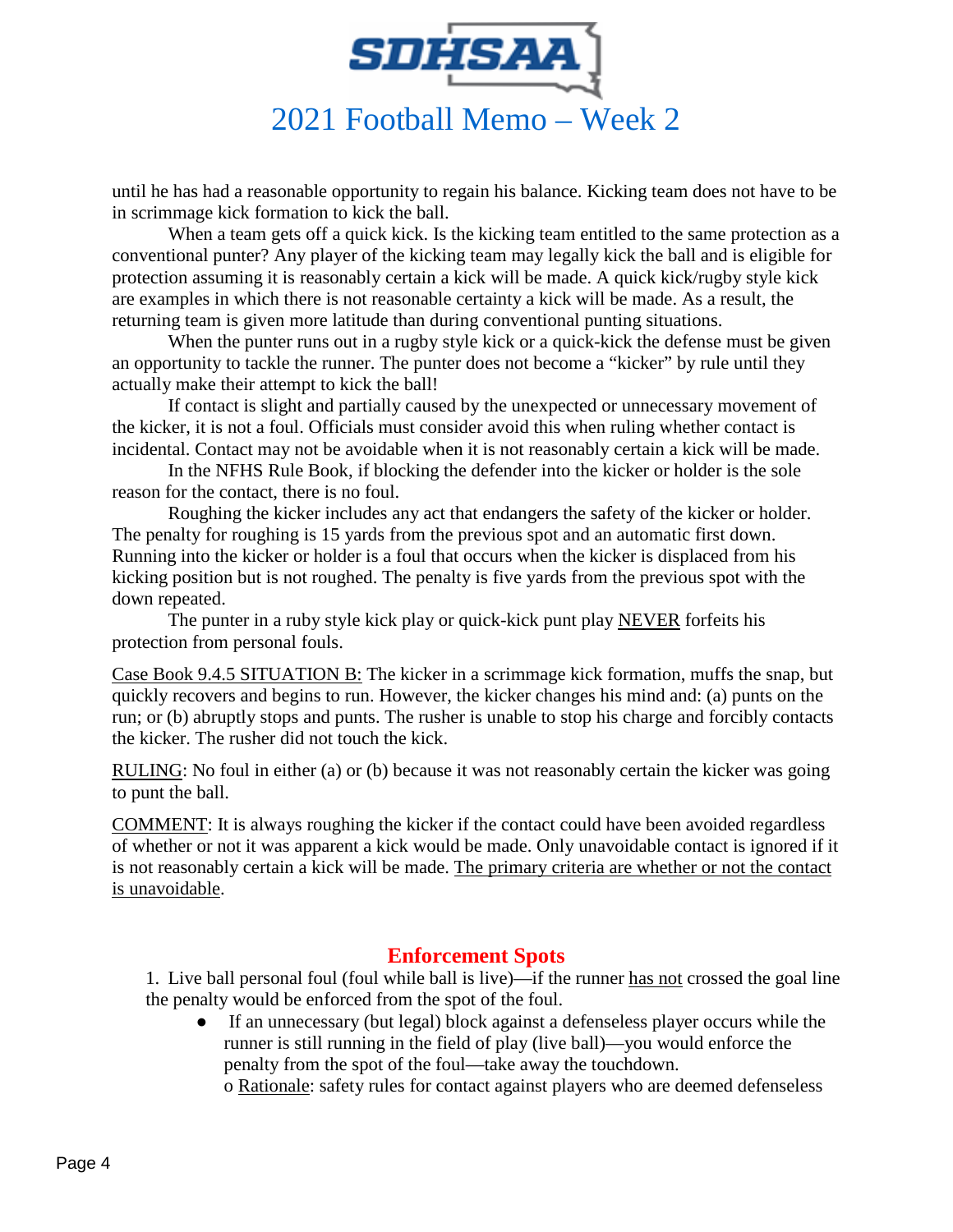

2. Dead ball personal foul—if the runner has crossed the goal line, goes out of bounds or is down by rule before the personal foul--you have a dead ball situation so you would count the touchdown and enforce penalty on extra point try or kickoff.

3. Live ball unsportsmanlike foul—if runner has not crossed the goal line and you have an unsportsmanlike penalty you would consider the unsportsmanlike foul as a dead ball foul live ball foul penalized as a dead ball foul. Count touchdown—enforce penalty on extra point try or kickoff.

4. Dead ball unsportsmanlike foul—runner has crossed the goal line, goes out of bounds or is down by rule (dead ball). Count touchdown—enforce penalty on extra point try or kickoff.

Unsportsmanlike acts are those that do not involve physical contact against an opponent. Taunting, excessive celebrating and disrespect directed at officials are examples of unsportsmanlike acts. Late hits, flagrant facemask grab, unnecessary roughness, excessive or targeting fouls are among those considered personal fouls.

Coaches need to teach their players that the play kills itself. Players need to be taught when the "ball is dead by rule." If players "hit until the whistle," often they are hitting late as the whistle signifies the ball is already dead. The officials whistle only indicates that the down is over. Football players need to understand when a player is down by action or out of the play.

## **Punts—Back Judge & Line Judge Mechanics**

Back judges need to anticipate what can happen between the time the kick is made and when the down ends. Go through a checklist to remind yourself what to look for: a fair catch signal, first touching, kick-catch interference, legal or illegal batting, when to drop a beanbag, touchback, etc. Remind the punt receiver each and every time that if they want to make a fair catch they need to give a good signal! Make this a habit!

The Starting position for the back judge should be 10-12 yards wider than and 2-3 yards behind the deepest receiver, always wide to the Head Lineman's side of the field. Be where you can observe action on and by the receiver. You need to see if the receiver touches the punt—this is a big time call if you miss the receiver touching the punt—give a tipped signal when to indicate first touching—let everyone know what you have seen.

Line Judges – Make sure you are delayed at line of scrimmage before moving downfield. Watch for a clean snap and be alert for handoff, quick pitch or reverse before heading downfield to assist the back judge.

#### **Officials Quiz 2021**

Question 1: If a first down is gained by Team A and then there is a dead ball personal foul on Team A after the play. What is the next down and distance?

Question 2: A1 catches a pass and has a clear path to the end zone. At the team B five-yard line and before he scores, A1 points at and taunts pursuing B2. The line judge throws his flag for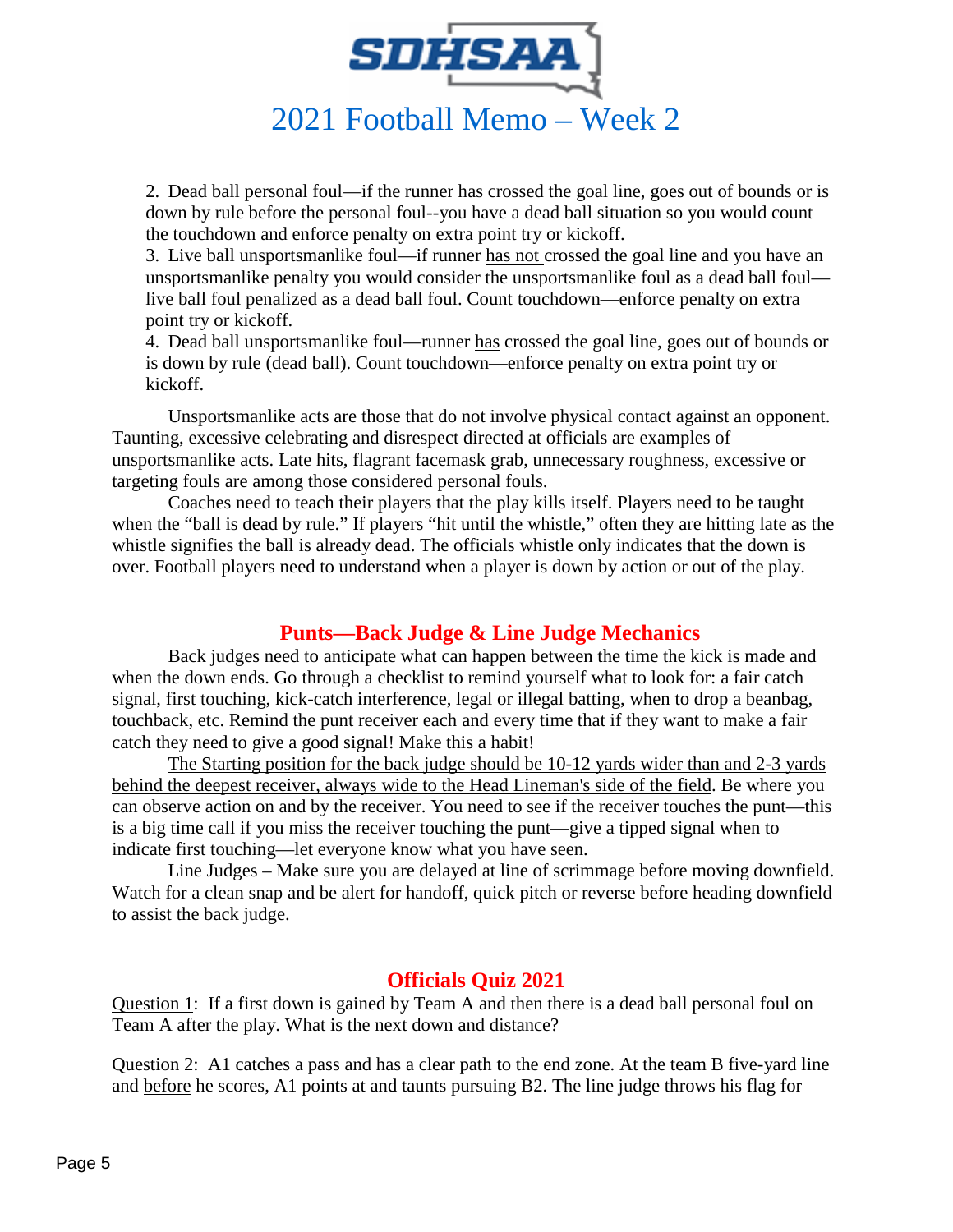

taunting and reports A1's foul as (a) unsportsmanlike conduct, or (b) a personal foul. What is the ruling?

Question 3: Fourth and seven, K38, in position to punt while standing at the Team A's 7-yard line, muffs the snap from center. To prevent Team R from recovering the ball, K38 kicks it backward and out of the end zone. Is there a penalty for kicking the muff?

Question 4: Immediately after A5 snaps from a scrimmage-kick formation and before A5 has a chance to look up to defend himself, B2 tries to shoot the gap between A5 and guard A6. In the process, B2 places a hand on pushes down on A5's right shoulder, causing him to fall. Do you have a roughing the snapper violation?

Question 5: Fourth and 10 on team R's 30-yard line. K1's field goal attempt is well short and the kick goes out of bounds (a) on team R's one-yard line, or (b) in the end zone. Where is the ball spotted for the next play?

Question 6: With fourth and four from R's 40-yard line, K1 punts. The kick is bounding near R's goal line and K2, in an attempt to keep it from penetrating the plane of the goal line, bats the ball at the 2-yard line back towards his own goal line. What is the ruling on the bat by K2?

Question 7: After Team K's kickoff from their 40-yard line, the ball bounces high near the sideline. R1 leaps from inbounds and grabs the ball while airborne over the field of play. After securing the ball, R1 lands on the sideline at Team R's 35-yard line. Is this a foul for a free kick out of bounds?

Question 8: K1 punts and R2 signals for a fair catch. R3 catches the ball and is immediately tackled cleanly by K4. R3 fumbles when hit and the ball is recovered by K5. Does Team K get to keep possession of the football?

Question 9: Fourth and seven, K38, in position to punt while standing at his own seven-yard line, muffs the snap from center. To prevent Team R from recovering the ball, K38 kicks the ball backwards and out of the end zone. Is there a foul for an illegal kick?

Question 10: A1 is headed for the end zone to score a would-be touchdown (a) on the five-yard line (b) has broken the plane of the goal line with the ball; when teammate A2 throws a blindsided block on an opponent completely out-of-the-play at the 50-yard line. What is the penalty for enforcement?

Question 11: While tackling runner A23, B54's helmet comes off as a result of the legal tackle. Does B54 need to leave the game for one play?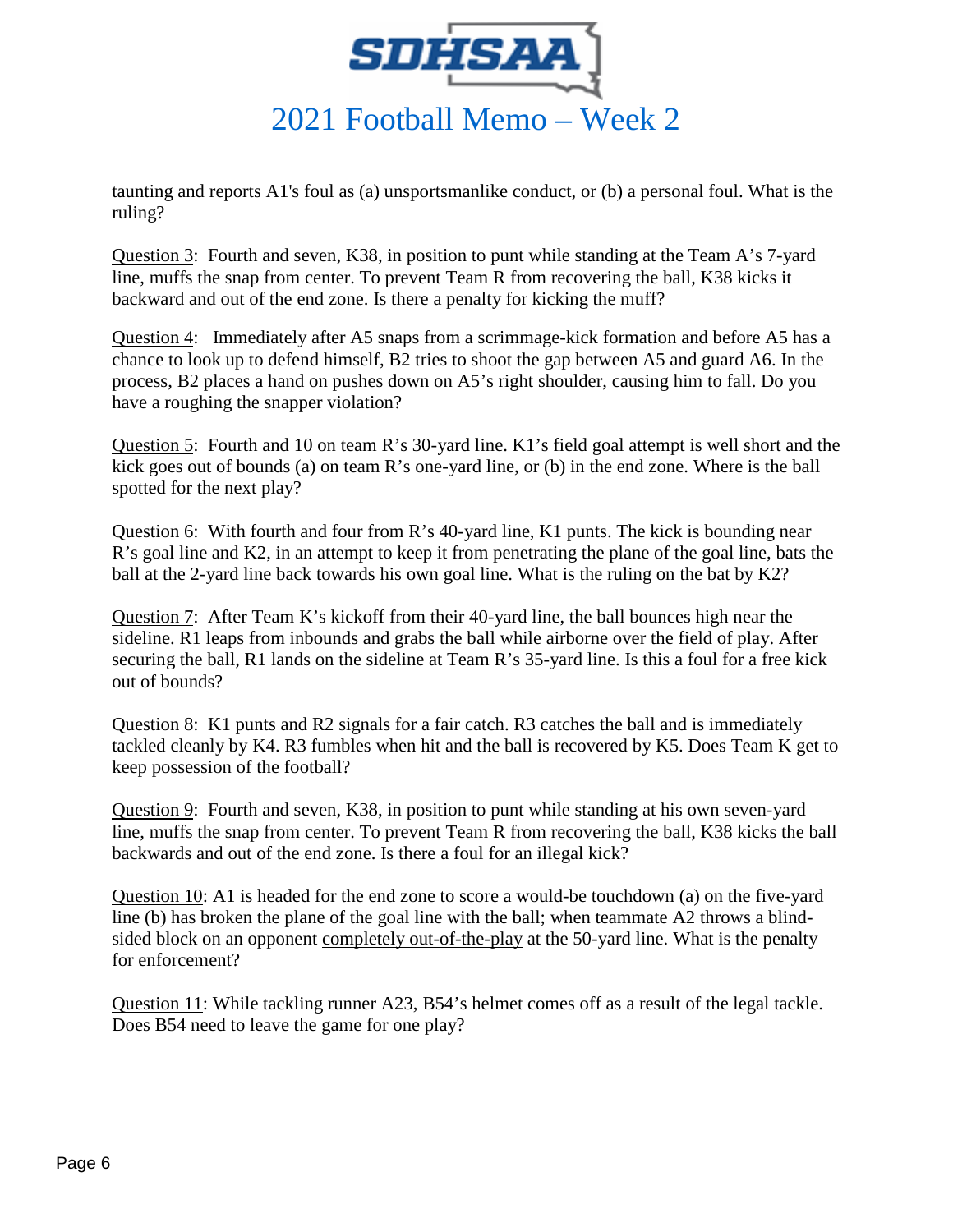

# **Football Officials or Coaches Concerns**

- If you have any play situations during your games that officials statewide should know about to help them become better officials, please send plays to be included in weekly bulletins.
- If you have questions about rule interpretation, please forward your concerns to [coordinator@sdhsaa.com](mailto:coordinator@sdhsaa.com) or call me at 605-201-9721 (cell).
- If you have any questions or comments about any information you will receive this football season--please forward your concern to me.

# **Quiz Answers**

**Ruling 1**: The penalty will be marked off 15 yards from the dead ball spot and it will be 1st and 10. The only way it can be 1st and 25 is if the dead ball foul occurred AFTER the ready for play, which is going to be very rare

**Ruling 2**: In (a), that is a live-ball foul penalized as a dead-ball foul. Team A keeps the score and the penalty is enforced on the try. In (b), the personal foul is a live-ball foul during a run. The penalty is enforced from the spot of the foul (team B's five-yard line). It would be Team A's ball, first and 10 from team B's 20-yard line and the score would NOT count. A big difference based on how that infraction is reported. Unsportsmanlike conduct is the correct call on the play. Officials need to know what are personal fouls and unsportsmanlike fouls. Report the foul correctly to the referee.

**Ruling 3**: The result of the play is a safety. It is illegal to kick a loose ball. Team R may accept the penalty, which would be enforced half-the-distance to the goal from the spot of the foul with fourth down replayed.

**Ruling 4**: Legal play by B2 because he did not play directly through A5.

**Ruling 5**: NFHS, in (a) it is team R's ball on its one-yard line. In (b), it's a touchback.

**Ruling 6**: The bat by K2 is legal because it occurred beyond the neutral zone. Officials should drop a bean bag at the 2-yard line--spot of first touching.

**Ruling 7:** No Foul. Team R will put the ball in play at its own 35-yard line.

**Ruling 8**: The ball became dead when caught by R3. Regardless of when the whistle was blown, R3 fumbled a dead ball and there cannot be a recovery by Team K. Team K does *NOT* retain possession of the football as they recovered a dead ball.

**Ruling 9**: The result of the play is a safety (Team R declines penalty). It is illegal to kick a loose ball. If the player muffs the snap and kicks the ball while it is on the ground, you have a backward pass and a foul for illegally kicking the ball. Team R may accept the penalty, which would be enforced half-the-distance to the goal from the spot of the foul with fourth down